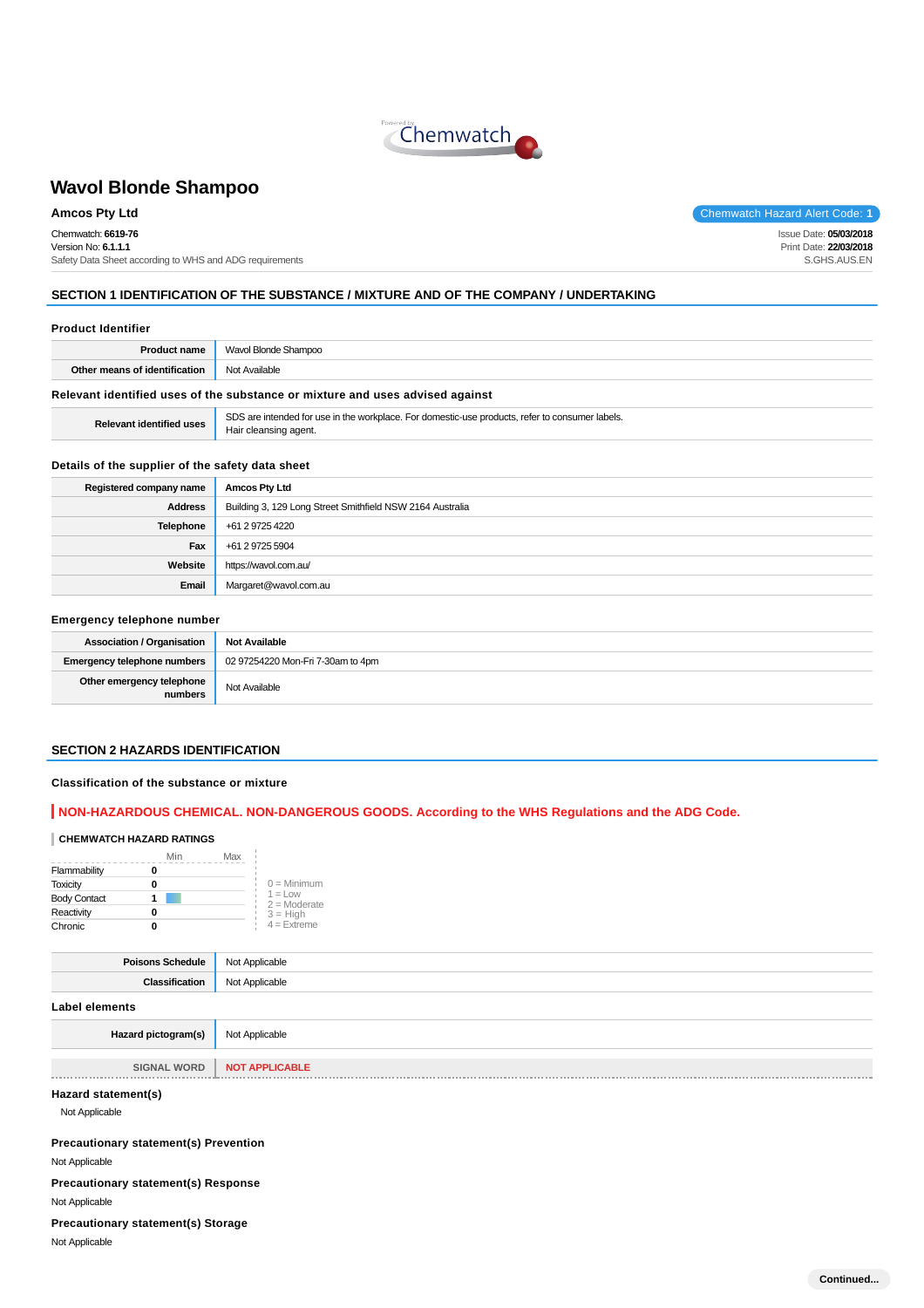### **Precautionary statement(s) Disposal**

Not Applicable

# **SECTION 3 COMPOSITION / INFORMATION ON INGREDIENTS**

#### **Substances**

See section below for composition of Mixtures

### **Mixtures**

| <b>CAS No</b> | %[weight] | Name                                                        |
|---------------|-----------|-------------------------------------------------------------|
| Not Available | 10-30     | surfactants                                                 |
|               | balance   | Non-hazardous other ingredients                             |
|               |           | Note: manufacturer has supplied full ingredient information |
|               |           | for CHEMWATCH assesment.                                    |

# **SECTION 4 FIRST AID MEASURES**

# **Description of first aid measures**

| <b>Eye Contact</b>  | If this product comes in contact with the eyes:<br>• Wash out immediately with fresh running water.<br>Ensure complete irrigation of the eye by keeping eyelids apart and away from eye and moving the eyelids by occasionally lifting the upper and lower lids.<br>► Seek medical attention without delay; if pain persists or recurs seek medical attention.<br>Removal of contact lenses after an eye injury should only be undertaken by skilled personnel.                                  |
|---------------------|--------------------------------------------------------------------------------------------------------------------------------------------------------------------------------------------------------------------------------------------------------------------------------------------------------------------------------------------------------------------------------------------------------------------------------------------------------------------------------------------------|
| <b>Skin Contact</b> | Concentrate and diluted solution is readily removed with water.<br>Abraded or broken skin should be washed carefully and thoroughly.<br>▶ Seek medical attention in event of irritation.                                                                                                                                                                                                                                                                                                         |
| Inhalation          | If fumes, aerosols or combustion products are inhaled remove from contaminated area.<br>• Other measures are usually unnecessary.                                                                                                                                                                                                                                                                                                                                                                |
| Ingestion           | <b>If swallowed do NOT induce vomiting.</b><br>If vomiting occurs, lean patient forward or place on left side (head-down position, if possible) to maintain open airway and prevent aspiration.<br>• Observe the patient carefully.<br>► Never give liquid to a person showing signs of being sleepy or with reduced awareness; i.e. becoming unconscious.<br>• Give water to rinse out mouth, then provide liquid slowly and as much as casualty can comfortably drink.<br>Seek medical advice. |

# **Indication of any immediate medical attention and special treatment needed**

Treat symptomatically.

# **SECTION 5 FIREFIGHTING MEASURES**

# **Extinguishing media**

- There is no restriction on the type of extinguisher which may be used.
- Use extinguishing media suitable for surrounding area.

### **Special hazards arising from the substrate or mixture**

| Fire Incompatibility           | None known                                                                                                                                                                                                                                                               |
|--------------------------------|--------------------------------------------------------------------------------------------------------------------------------------------------------------------------------------------------------------------------------------------------------------------------|
| <b>Advice for firefighters</b> |                                                                                                                                                                                                                                                                          |
| <b>Fire Fighting</b>           | • Use water delivered as a fine spray to control fire and cool adjacent area.<br>Do not approach containers suspected to be hot.<br>• Cool fire exposed containers with water spray from a protected location.<br>If safe to do so, remove containers from path of fire. |
| <b>Fire/Explosion Hazard</b>   | $\triangleright$ Non combustible.<br>• Not considered a significant fire risk, however containers may burn.                                                                                                                                                              |
| <b>HAZCHEM</b>                 | Not Applicable                                                                                                                                                                                                                                                           |

# **SECTION 6 ACCIDENTAL RELEASE MEASURES**

### **Personal precautions, protective equipment and emergency procedures**

See section 8

### **Environmental precautions**

See section 12

# **Methods and material for containment and cleaning up**

|                     | Slippery when spilt.                                                                       |
|---------------------|--------------------------------------------------------------------------------------------|
|                     | Clean up all spills immediately.                                                           |
| <b>Minor Spills</b> | Avoid breathing vapours and contact with skin and eyes.                                    |
|                     | • Control personal contact with the substance, by using protective equipment.              |
|                     | $\triangleright$ Contain and absorb spill with sand, earth, inert material or vermiculite. |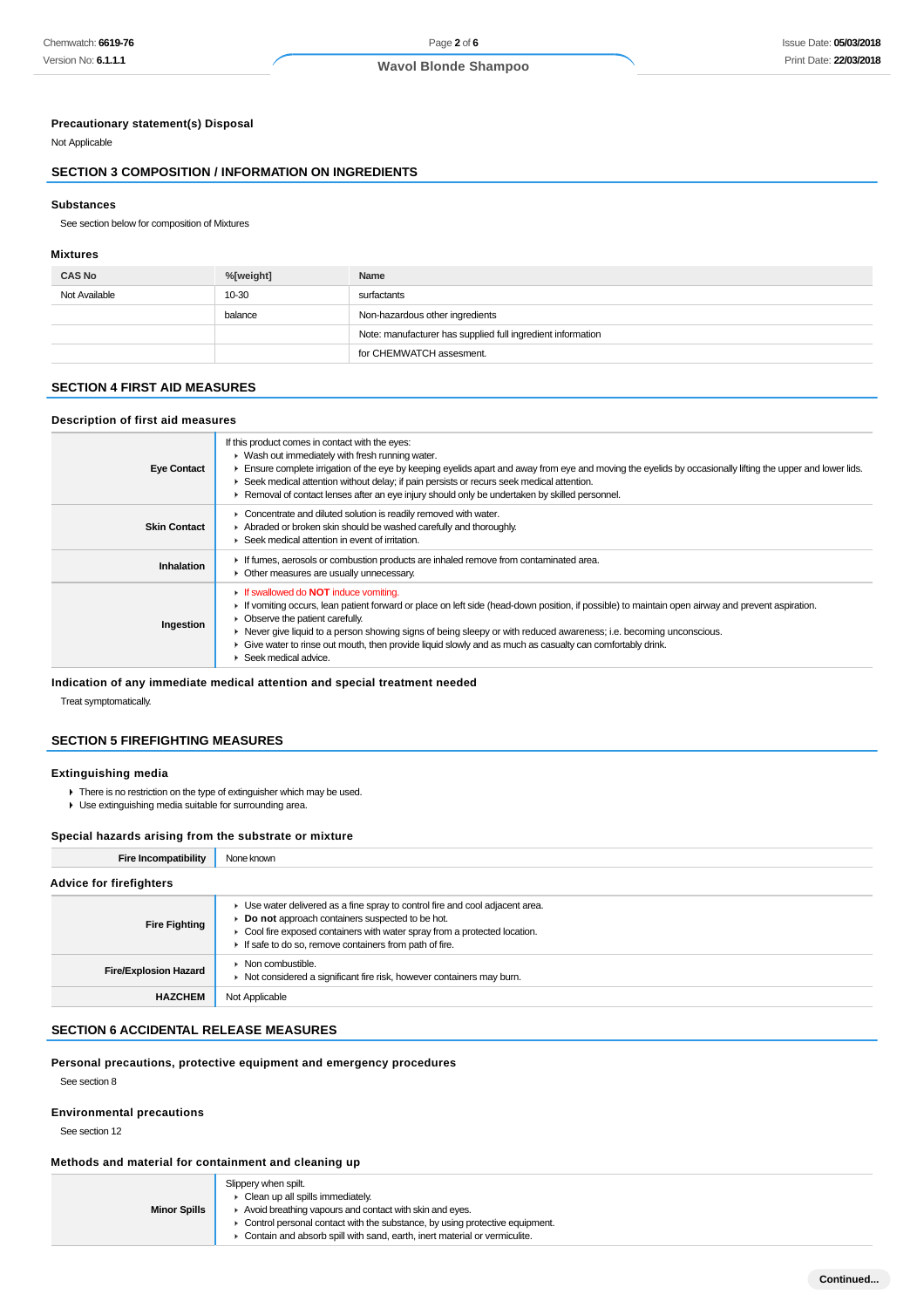| Slippery when spilt.<br>• Clear area of personnel and move upwind.<br>Alert Fire Brigade and tell them location and nature of hazard.<br><b>Major Spills</b><br>• Control personal contact with the substance, by using protective equipment.<br>Prevent spillage from entering drains, sewers or water courses. |
|------------------------------------------------------------------------------------------------------------------------------------------------------------------------------------------------------------------------------------------------------------------------------------------------------------------|
|------------------------------------------------------------------------------------------------------------------------------------------------------------------------------------------------------------------------------------------------------------------------------------------------------------------|

Personal Protective Equipment advice is contained in Section 8 of the SDS.

# **SECTION 7 HANDLING AND STORAGE**

| Precautions for safe handling |                                                                                                                                                                                        |
|-------------------------------|----------------------------------------------------------------------------------------------------------------------------------------------------------------------------------------|
| Safe handling                 | Avoid contact with eyes.<br>Avoid physical damage to containers.<br>Wash hands with water after handling.                                                                              |
| Other information             | Store in original containers.<br>▶ Keep containers securely sealed.<br>Store in a cool, dry, well-ventilated area.<br>Store away from incompatible materials and foodstuff containers. |
|                               | Conditions for safe storage, including any incompatibilities                                                                                                                           |
| Suitable container            | Plastic container<br>• Check that containers are clearly labelled and free from leaks                                                                                                  |
| Storage incompatibility       | None known                                                                                                                                                                             |

# **SECTION 8 EXPOSURE CONTROLS / PERSONAL PROTECTION**

# **Control parameters**

| OCCUPATIONAL EXPOSURE LIMITS (OEL)<br><b>INGREDIENT DATA</b> |                      |               |                     |               |
|--------------------------------------------------------------|----------------------|---------------|---------------------|---------------|
| Not Available<br><b>EMERGENCY LIMITS</b>                     |                      |               |                     |               |
| Ingredient                                                   | <b>Material name</b> | TEEL-1        | TEEL-2              | TEEL-3        |
| Wavol Blonde Shampoo                                         | Not Available        | Not Available | Not Available       | Not Available |
| Ingredient                                                   | <b>Original IDLH</b> |               | <b>Revised IDLH</b> |               |
| surfactants                                                  | Not Available        |               | Not Available       |               |
| <b>Exposure controls</b>                                     |                      |               |                     |               |

| Appropriate engineering    | None under normal operating conditions.                                                                                                                                                                                                                                                                                                                                       |
|----------------------------|-------------------------------------------------------------------------------------------------------------------------------------------------------------------------------------------------------------------------------------------------------------------------------------------------------------------------------------------------------------------------------|
| controls                   | Provide adequate ventilation in warehouse or closed storage areas.                                                                                                                                                                                                                                                                                                            |
| <b>Personal protection</b> |                                                                                                                                                                                                                                                                                                                                                                               |
| Eye and face protection    | No special equipment for minor exposure i.e. when handling small quantities.<br>OTHERWISE:<br>Safety glasses with side shields.<br>• Contact lenses may pose a special hazard; soft contact lenses may absorb and concentrate irritants. A written policy document, describing the wearing<br>of lenses or restrictions on use, should be created for each workplace or task. |
| <b>Skin protection</b>     | See Hand protection below                                                                                                                                                                                                                                                                                                                                                     |
| Hands/feet protection      | No special equipment needed when handling small quantities.<br><b>OTHERWISE:</b> Wear general protective gloves, e.g. light weight rubber gloves.                                                                                                                                                                                                                             |
| <b>Body protection</b>     | See Other protection below                                                                                                                                                                                                                                                                                                                                                    |
| Other protection           | No special equipment needed when handling small quantities                                                                                                                                                                                                                                                                                                                    |
| <b>Thermal hazards</b>     | Not Available                                                                                                                                                                                                                                                                                                                                                                 |

# **SECTION 9 PHYSICAL AND CHEMICAL PROPERTIES**

# **Information on basic physical and chemical properties**

| Appearance                                      | Pearled red viscous liquid with strawberry perfume; mixes with water. |                                            |                |
|-------------------------------------------------|-----------------------------------------------------------------------|--------------------------------------------|----------------|
|                                                 |                                                                       |                                            |                |
| <b>Physical state</b>                           | Liquid                                                                | Relative density (Water = 1)               | 1.02           |
| Odour                                           | Not Available                                                         | Partition coefficient n-octanol /<br>water | Not Available  |
| <b>Odour threshold</b>                          | Not Available                                                         | Auto-ignition temperature (°C)             | Not Applicable |
| pH (as supplied)                                | $5.5 - 6.5$                                                           | Decomposition temperature                  | Not Available  |
| Melting point / freezing point<br>$(^{\circ}C)$ | Not Available                                                         | Viscosity (cSt)                            | Not Available  |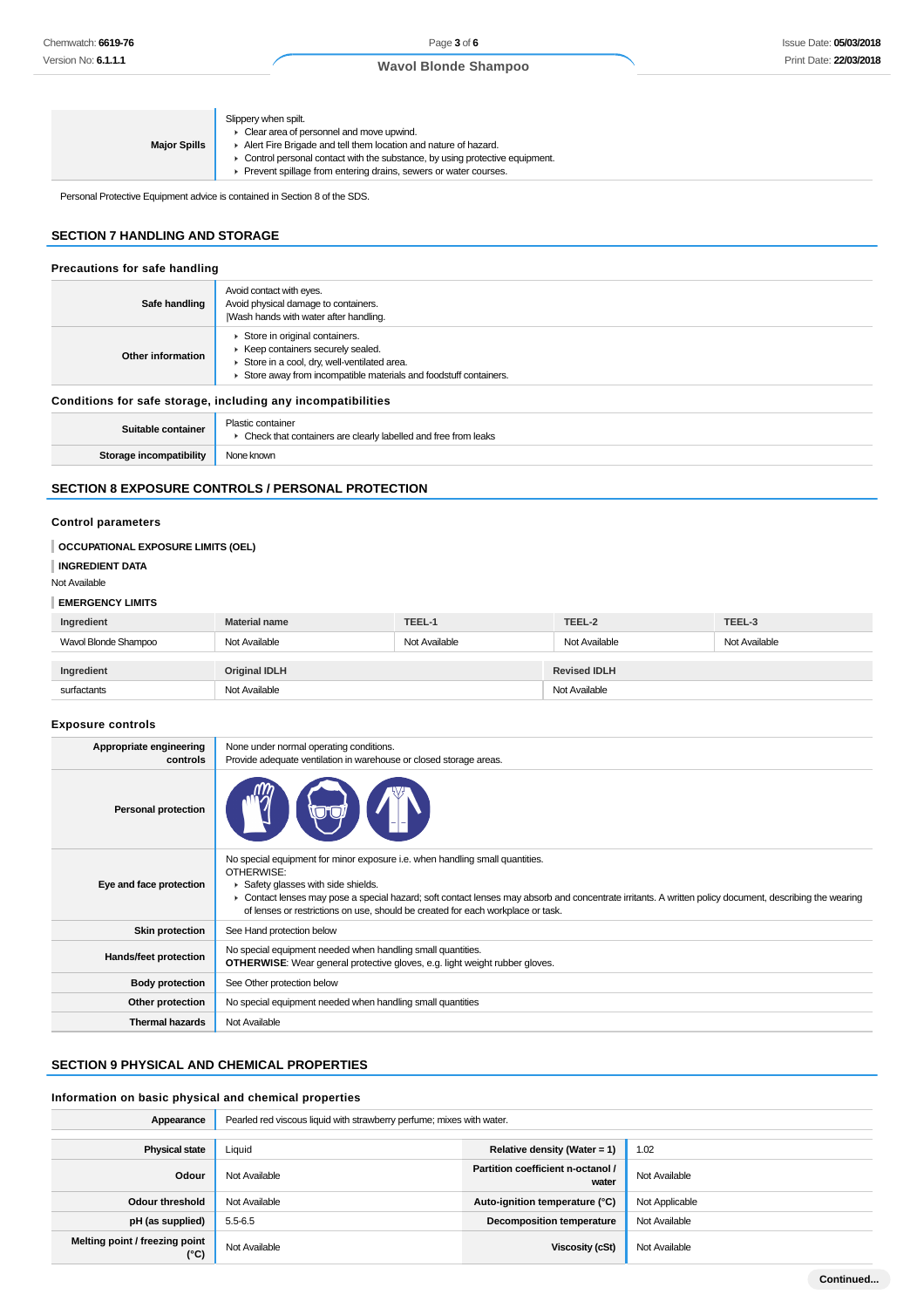| Initial boiling point and boiling<br>range $(°C)$ | Not Available  | Molecular weight (g/mol)               | Not Applicable |
|---------------------------------------------------|----------------|----------------------------------------|----------------|
| Flash point $(°C)$                                | Not Applicable | <b>Taste</b>                           | Not Available  |
| <b>Evaporation rate</b>                           | Not Available  | <b>Explosive properties</b>            | Not Available  |
| Flammability                                      | Not Applicable | <b>Oxidising properties</b>            | Not Available  |
| Upper Explosive Limit (%)                         | Not Applicable | Surface Tension (dyn/cm or<br>$mN/m$ ) | Not Available  |
| Lower Explosive Limit (%)                         | Not Applicable | <b>Volatile Component (%vol)</b>       | Not Available  |
| Vapour pressure (kPa)                             | Not Available  | Gas group                              | Not Available  |
| Solubility in water (g/L)                         | Miscible       | pH as a solution (1%)                  | Not Available  |
| Vapour density $(Air = 1)$                        | Not Available  | VOC g/L                                | Not Available  |

# **SECTION 10 STABILITY AND REACTIVITY**

| Reactivity                                 | See section 7                                                             |
|--------------------------------------------|---------------------------------------------------------------------------|
| <b>Chemical stability</b>                  | Product is considered stable and hazardous polymerisation will not occur. |
| Possibility of hazardous<br>reactions      | See section 7                                                             |
| <b>Conditions to avoid</b>                 | See section 7                                                             |
| Incompatible materials                     | See section 7                                                             |
| <b>Hazardous decomposition</b><br>products | See section 5                                                             |

# **SECTION 11 TOXICOLOGICAL INFORMATION**

# **Information on toxicological effects**

| <b>Inhaled</b>              | Not normally a hazard due to non-volatile nature of product                                                                                         |                                                                                                                                               |  |
|-----------------------------|-----------------------------------------------------------------------------------------------------------------------------------------------------|-----------------------------------------------------------------------------------------------------------------------------------------------|--|
| Ingestion                   | Considered an unlikely route of entry in commercial/industrial environments Ingestion may result in nausea, abdominal irritation, pain and vomiting |                                                                                                                                               |  |
| <b>Skin Contact</b>         | Not considered an irritant through normal use. [The liquid may be slightly discomforting to the skin if exposure is prolonged.                      |                                                                                                                                               |  |
| Eye                         | The liquid may produce eye discomfort causing temporary smarting and blinking.                                                                      |                                                                                                                                               |  |
| Chronic                     | Principal route of exposure is usually by skin contact. The liquid may remove oils from the skin on prolonged or repeated contact.                  |                                                                                                                                               |  |
| <b>Wavol Blonde Shampoo</b> | <b>TOXICITY</b><br>Not Available                                                                                                                    | <b>IRRITATION</b><br>Not Available                                                                                                            |  |
| Legend:                     |                                                                                                                                                     | Value obtained from Europe ECHA Registered Substances - Acute toxicity 2.* Value obtained from manufacturer's SDS. Unless otherwise specified |  |

data extracted from RTECS - Register of Toxic Effect of chemical Substances

| <b>Acute Toxicity</b>                       |         | Carcinogenicity                 | Y                                                                                                                                             |
|---------------------------------------------|---------|---------------------------------|-----------------------------------------------------------------------------------------------------------------------------------------------|
| <b>Skin Irritation/Corrosion</b>            | $\circ$ | Reproductivity                  | Э                                                                                                                                             |
| <b>Serious Eye Damage/Irritation</b>        |         | <b>STOT - Single Exposure</b>   |                                                                                                                                               |
| <b>Respiratory or Skin</b><br>sensitisation | ◡       | <b>STOT - Repeated Exposure</b> | $\circ$                                                                                                                                       |
| <b>Mutagenicity</b>                         |         | <b>Aspiration Hazard</b>        |                                                                                                                                               |
|                                             |         | Legend:                         | $\blacktriangleright$ - Data available but does not fill the criteria for classification<br>$\triangle$ Dota quailable to make eleccification |

– Data available to make classification

 $\bigcirc$  – Data Not Available to make classification

### **SECTION 12 ECOLOGICAL INFORMATION**

| <b>Toxicity</b>             |                                     |                                                                                        |                                                                                                                                                                                                                                                                                                       |                                                                       |
|-----------------------------|-------------------------------------|----------------------------------------------------------------------------------------|-------------------------------------------------------------------------------------------------------------------------------------------------------------------------------------------------------------------------------------------------------------------------------------------------------|-----------------------------------------------------------------------|
| <b>Wavol Blonde Shampoo</b> | <b>ENDPOINT</b><br>Not<br>Available | <b>TEST DURATION (HR)</b><br>Not Available                                             | <b>SPECIES</b><br>Not Available                                                                                                                                                                                                                                                                       | <b>SOURCE</b><br><b>VALUE</b><br>Not<br>Not<br>Available<br>Available |
| Legend:                     |                                     | (Japan) - Bioconcentration Data 7. METI (Japan) - Bioconcentration Data 8. Vendor Data | Extracted from 1. IUCLID Toxicity Data 2. Europe ECHA Registered Substances - Ecotoxicological Information - Aquatic Toxicity 3. EPIWIN Suite V3.12<br>(QSAR) - Aquatic Toxicity Data (Estimated) 4. US EPA, Ecotox database - Aquatic Toxicity Data 5. ECETOC Aquatic Hazard Assessment Data 6. NITE |                                                                       |

# **Persistence and degradability**

| Ingredient | Persistence: Water/Soil               | Persistence: Air                      |
|------------|---------------------------------------|---------------------------------------|
|            | No Data available for all ingredients | No Data available for all ingredients |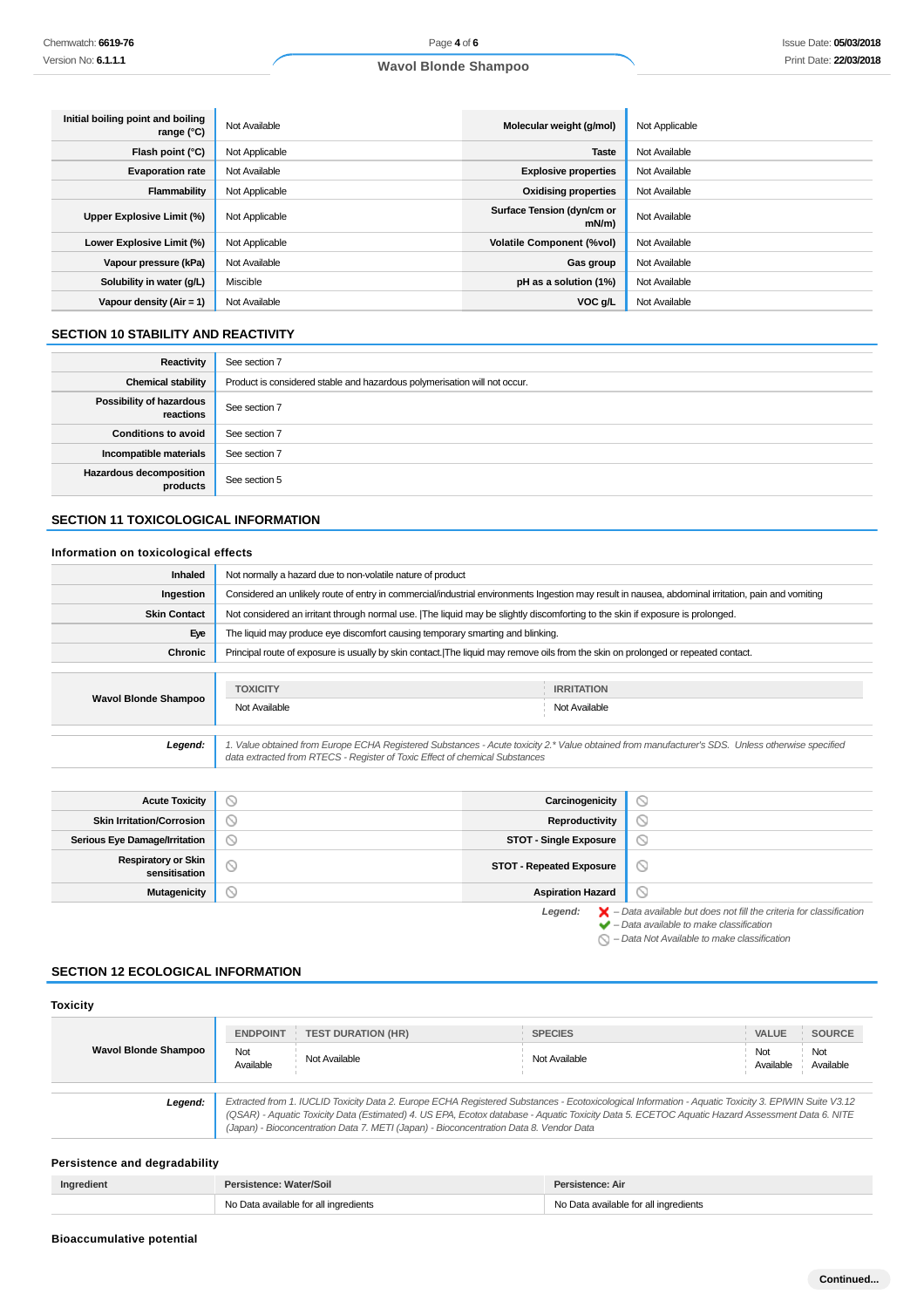| Ingredient       | <b>Bioaccumulation</b>                |
|------------------|---------------------------------------|
|                  | No Data available for all ingredients |
| Mobility in soil |                                       |
| Ingredient       | <b>Mobility</b>                       |

### **SECTION 13 DISPOSAL CONSIDERATIONS**

#### **Waste treatment methods**

| <b>Product / Packaging disposal</b><br>▶ Bury residue in an authorised landfill.<br>▶ Recycle containers if possible, or dispose of in an authorised landfill. |  | ▶ Recycle wherever possible or consult manufacturer for recycling options.<br>Consult State Land Waste Management Authority for disposal. |
|----------------------------------------------------------------------------------------------------------------------------------------------------------------|--|-------------------------------------------------------------------------------------------------------------------------------------------|
|----------------------------------------------------------------------------------------------------------------------------------------------------------------|--|-------------------------------------------------------------------------------------------------------------------------------------------|

#### **SECTION 14 TRANSPORT INFORMATION**

### **Labels Required**

| <b>NO</b> |
|-----------|
|           |

**Land transport (ADG): NOT REGULATED FOR TRANSPORT OF DANGEROUS GOODS**

No Data available for all ingredients

**Air transport (ICAO-IATA / DGR): NOT REGULATED FOR TRANSPORT OF DANGEROUS GOODS**

**Sea transport (IMDG-Code / GGVSee): NOT REGULATED FOR TRANSPORT OF DANGEROUS GOODS**

#### **Transport in bulk according to Annex II of MARPOL and the IBC code**

Not Applicable

### **SECTION 15 REGULATORY INFORMATION**

### **Safety, health and environmental regulations / legislation specific for the substance or mixture**

| <b>National Inventory</b>     | <b>Status</b>                                                                                                                                                                              |
|-------------------------------|--------------------------------------------------------------------------------------------------------------------------------------------------------------------------------------------|
| Australia - AICS              | Υ                                                                                                                                                                                          |
| Canada - DSL                  | Υ                                                                                                                                                                                          |
| Canada - NDSL                 | Υ                                                                                                                                                                                          |
| China - IECSC                 | Υ                                                                                                                                                                                          |
| Europe - EINEC / ELINCS / NLP | Y                                                                                                                                                                                          |
| Japan - ENCS                  | Υ                                                                                                                                                                                          |
| Korea - KECI                  | Υ                                                                                                                                                                                          |
| New Zealand - NZIoC           | Υ                                                                                                                                                                                          |
| Philippines - PICCS           | Υ                                                                                                                                                                                          |
| USA - TSCA                    | Υ                                                                                                                                                                                          |
| Legend:                       | $Y = All$ ingredients are on the inventory<br>N = Not determined or one or more ingredients are not on the inventory and are not exempt from listing(see specific ingredients in brackets) |

### **SECTION 16 OTHER INFORMATION**

#### **Other information**

Classification of the preparation and its individual components has drawn on official and authoritative sources as well as independent review by the Chemwatch Classification committee using available literature references.

The SDS is a Hazard Communication tool and should be used to assist in the Risk Assessment. Many factors determine whether the reported Hazards are Risks in the workplace or other settings. Risks may be determined by reference to Exposures Scenarios. Scale of use, frequency of use and current or available engineering controls must be considered.

### **Definitions and abbreviations**

PC-TWA: Permissible Concentration-Time Weighted Average PC-STEL: Permissible Concentration-Short Term Exposure Limit IARC: International Agency for Research on Cancer ACGIH: American Conference of Governmental Industrial Hygienists STEL: Short Term Exposure Limit TEEL: Temporary Emergency Exposure Limit。 IDLH: Immediately Dangerous to Life or Health Concentrations OSF: Odour Safety Factor NOAEL :No Observed Adverse Effect Level LOAEL: Lowest Observed Adverse Effect Level TLV: Threshold Limit Value

LOD: Limit Of Detection